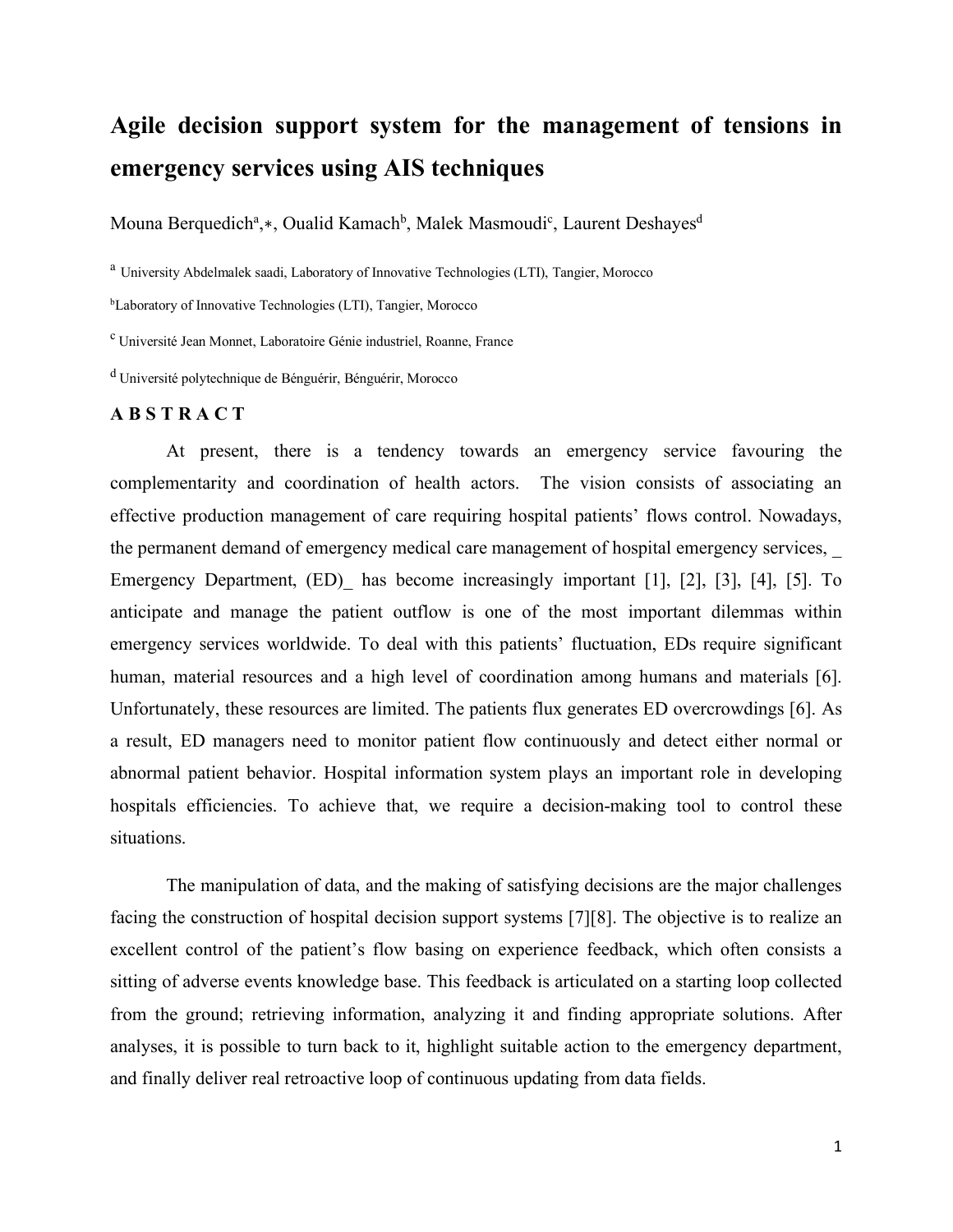We have adapted and applied AIS techniques in the hospital system. The main objective of our work is to provide relevant traces for decision-makers (which go back to the scenarios of the cases already passed by the emergency department), and afford them the most appropriate elements. The main objective is to improve real-time scenarios and supply hospital decisionmakers with a minimal helpful set of traces. The filtering process integrates AIS techniques in which the negative and clonal selections are associated; the negative selection is applied to detect relevant traces, and the clonal selection helps to update the original database. The developed subsystem detects all suited sequences of actions and recommends decision-makers to find the right decision.

In favour of validating our idea, we have set up a subsystem called Emergency Management (EM). It aims to filter all the traces on the database to display only the relevant traces of the case entered on the interface.

| Number of patients   | Level 1      |        | Level 2                            | Level 3                  |                          |
|----------------------|--------------|--------|------------------------------------|--------------------------|--------------------------|
| 100                  | 50           |        | 25                                 | 25                       |                          |
|                      | Pathology    |        | Pathology                          | Pathology                |                          |
|                      |              | Pneumo | $\overline{\phantom{0}}$<br>Cardio | Traumato<br>$\checkmark$ | $\overline{\phantom{a}}$ |
| <b>Accident Type</b> | Car Accident |        |                                    | $\overline{\phantom{a}}$ |                          |
| Report               |              |        |                                    |                          |                          |
| Un rapport de Test   |              |        |                                    |                          |                          |

The following figures show the results obtained from our system.

*Figure 1. The results of the proposed algorithm for detecting relevant solutions.*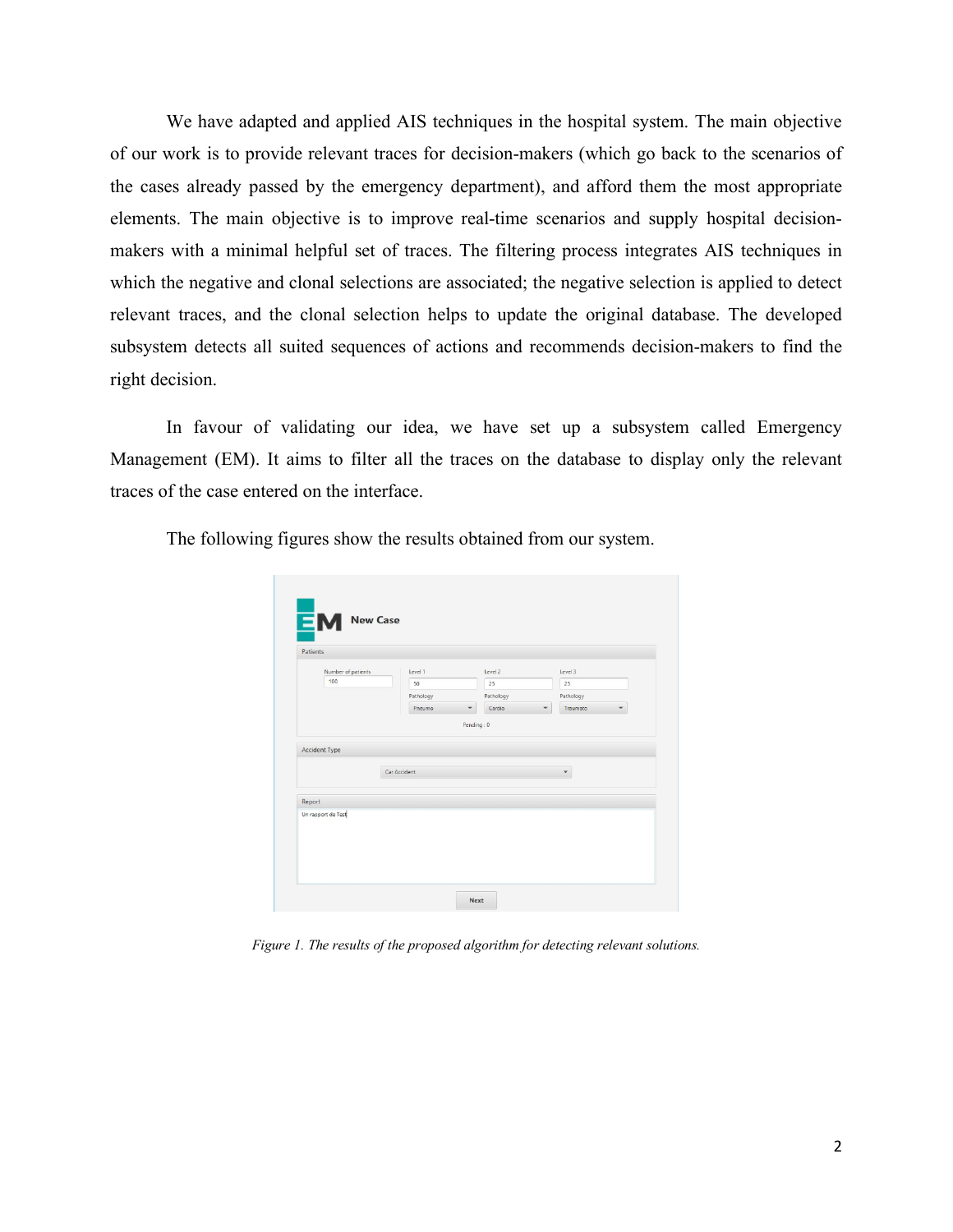| Number of patients<br>Level 2<br>25<br>Pathology<br>Cardio | Accident Type<br>Car Accident<br>Level 3<br>25<br>Pathology | Pneumo -- > Beds: 15 (to Discharge: 1), Doctors: 8, Nurses: 9, Services: 5<br>Cardio -- > Beds: 16 (to Discharge: 10), Doctors: 10, Nurses: 5, Services: 5<br>Traumato -- > Beds : 3 (to Discharge : 0), Doctors : 5, Nurses : 5, Services : 1<br>Neuro -- > Beds : 4 (to Discharge : 2), Doctors : 1, Nurses : 3, Services : 2                                                                                                                                                                                                                                                                                                                                                                                |  |
|------------------------------------------------------------|-------------------------------------------------------------|----------------------------------------------------------------------------------------------------------------------------------------------------------------------------------------------------------------------------------------------------------------------------------------------------------------------------------------------------------------------------------------------------------------------------------------------------------------------------------------------------------------------------------------------------------------------------------------------------------------------------------------------------------------------------------------------------------------|--|
|                                                            |                                                             |                                                                                                                                                                                                                                                                                                                                                                                                                                                                                                                                                                                                                                                                                                                |  |
|                                                            |                                                             |                                                                                                                                                                                                                                                                                                                                                                                                                                                                                                                                                                                                                                                                                                                |  |
|                                                            |                                                             |                                                                                                                                                                                                                                                                                                                                                                                                                                                                                                                                                                                                                                                                                                                |  |
|                                                            |                                                             |                                                                                                                                                                                                                                                                                                                                                                                                                                                                                                                                                                                                                                                                                                                |  |
|                                                            |                                                             |                                                                                                                                                                                                                                                                                                                                                                                                                                                                                                                                                                                                                                                                                                                |  |
|                                                            | Tracertates                                                 |                                                                                                                                                                                                                                                                                                                                                                                                                                                                                                                                                                                                                                                                                                                |  |
|                                                            |                                                             |                                                                                                                                                                                                                                                                                                                                                                                                                                                                                                                                                                                                                                                                                                                |  |
|                                                            |                                                             |                                                                                                                                                                                                                                                                                                                                                                                                                                                                                                                                                                                                                                                                                                                |  |
|                                                            |                                                             |                                                                                                                                                                                                                                                                                                                                                                                                                                                                                                                                                                                                                                                                                                                |  |
|                                                            |                                                             |                                                                                                                                                                                                                                                                                                                                                                                                                                                                                                                                                                                                                                                                                                                |  |
|                                                            | Solution number 1: Distance=2.77                            | Solution   Please select a solution to clone, or fill a new solution<br>50 Pneumo   Beds 20 Doctors 7 Nurses 23 Services 8<br>More info:50 Pneumo   Beds int: 10 Beds ext: 10 Doctors int: 5 Doctors ext: 2 Nurses int: 10 Nurses ext: 13 Services int: 5 Services ext: 3<br>20 Cardio   Beds 30 Doctors 25 Nurses 28 Services 10<br>More info:20 Cardio   Beds int : 20 Beds ext : 10 Doctors int : 15 Doctors ext : 10 Nurses int : 15 Nurses ext : 13 Services int : 5 Services ext : 5<br>30 Traumato   Beds 27 Doctors 17 Nurses 26 Services 15<br>More info:30 Traumato   Beds int : 5 Beds ext : 22 Doctors int : 5 Doctors ext : 12 Nurses int : 15 Nurses ext : 11 Services int : 3 Services ext : 12 |  |

*Figure 2. Displaying optimal solutions.*

In this paper, the principles of the white plan have been computerized to bring up realtime responses to the hands of hospital decision makers for distributing patients regarding their urgency levels. The coordination in-between hospitals admitting of logistical, capacitive and budgetary constraints, and guaranteeing the safety of the already hospitalized patients in the hospital. We are going to fill the white plan boundaries in our system to provide an 'all-risks' strategy in emergencies.

The anomaly detection is one characteristic of the AIS techniques. We have adapted this feature from our concern, which is filtering and improving the hospital database knowledge. A bad scenario (set of irrelevant traces) is the solution that will not fit the urgent needs of the massive patient flow. We have adapted and applied AIS techniques to supplying hospital decision-makers with a supporting tool. The major ambition of our work is fairly presenting relevant traces to these administrators (which go back to their old solutions) and supply them with relevant elements in order to satisfy their needs.